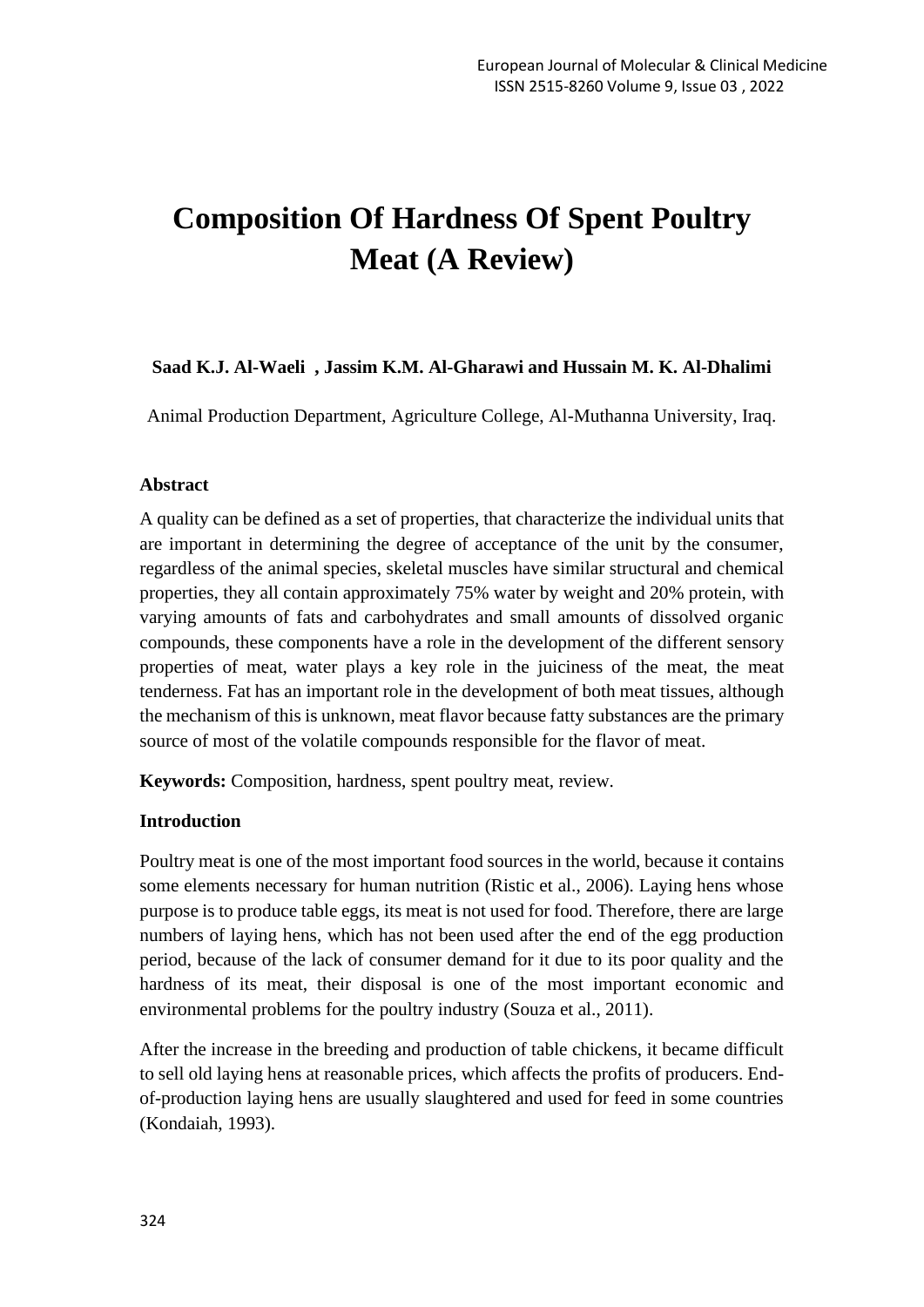Several studies have been conducted for the purpose of improving the quality of aged chicken meat, which makes it acceptable to consumers, many methods improve meat tenderness by enzymes (Naveena and Mendiratta, 2004), salts and phosphates (Tan et al., 2018) and calcium chloride (Gerelt et al., 2000).

Tenderizing meat physical such as pressure processing, ultrasound (Jayasooriya et al., 2007), and electrical stimulation (Said, 2004).

Using enzymes to tenderize meat, plant obtained, bacterial and fungal sources. At recent years, attention has been focused on the development and use of the best methods for producing meat while improving its tenderness and preserving its nutritional qualities, these methods try to reduce the hardness of the meat, by reducing the amount of connective tissue in meat without leading to the breakdown of meat proteins, this is done by improving the various physical and chemical properties of the softening process, plant-based enzymes have been used to alter the connective tissue structure and myofiber integrity of all meat, including poultry (Minh et al., 2012).

The study aimed indicate the hardness of poultry meat in all its aspects, and addressing the composition of the spent meat of birds.

## **Hardness of meat of spent poultry:**

The meat of adult or elderly birds is generally characterized, poor quality qualities, causing a decrease in its nutritional value, due to two main factors, the first was due to the hypertrophy and stiffness of the myofibrillar toughness (Perez-Chabela et al., 2005). The other factor was the background toughness, as a result of the formation of indivisible bonds between collagen molecules, the main reason for decreasing its quality is due to the hardness of the meat, as a result of increased connections across the connective tissue of adult chickens (Baily and Light, 1989). Li (2006) showed that the toughness of aged chicken meat, it may be due to the stiffness of the muscle fibers resulting from the interaction of contractile proteins (actin and myosin) with each other in the muscle.

The high collagen levels in aged laying hens, increases the hardness of the meat of aged laying hens. In addition, the composition of collagen does not make it easy to dissolve, because of the high fiber strength resulting from the bonding of tropocollagen molecules with each other. Therefore, we find that the meat of laying hens contains the most amount of collagen protein as it increases in age, when measuring their softness by cutting force, its value is low (Trindade et al., 2004).

#### **Muscle Structure**

Muscle is a fibrous tissue characterized by the ability to contract and relax and provides movement of the organism. Skeletal muscle consists of muscle bundles, each bundle consists of muscle fibers, called the sarcoplasm, and the myofiber membrane is called the sarcolemma. Myofibrils are made up of myofibrils. A single fiber consists of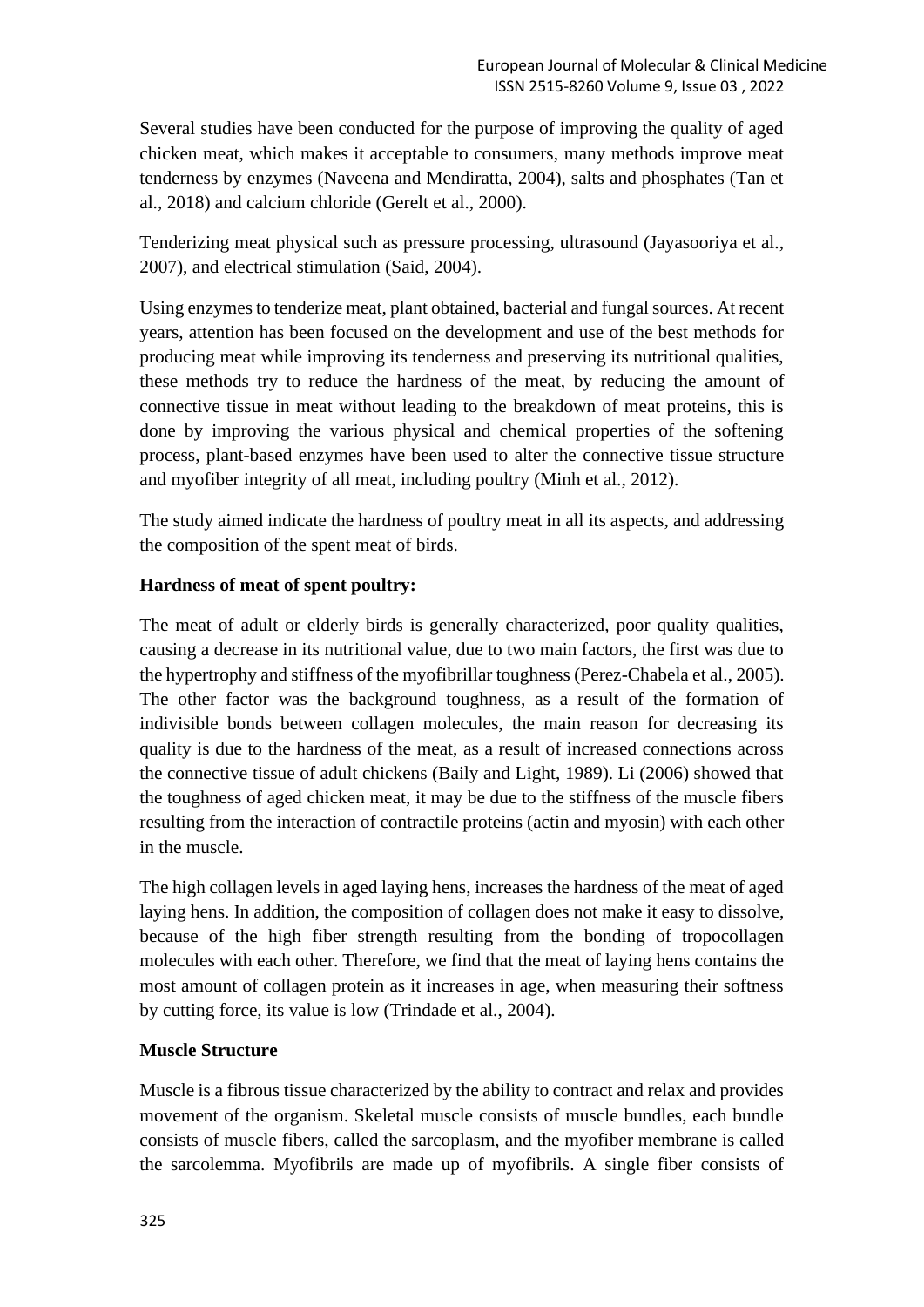adjacent muscle pieces, muscle segments are composed of protein filaments, which are actin and myosin (Birbrair et al., 2013).

Skeletal muscles or striated muscles, it is the main component of the muscles of the body, consists of a bundle of thin fibers such as the muscles of the head, trunk and limbs, they allow movement and are called voluntary muscles (Zammit et al., 2006). Skeletal muscles include all the muscles attached to the skeleton, its muscle fibers appear as bright and opaque transverse strips alternating with each other, which gives the fibers a clear layout, they are also called voluntary muscles. K Voluntary muscles, it is responsible for moving the structure and some organs, these muscles make up the bulk of animal meat (Saladin, 2010). Skeletal muscle consists of parallel striated muscle fibers, they are bound together in bundles by loose connective tissue, each striated muscle fiber looks like a long structure encased in thin connective tissue, the diameter of the fiber ranges between 10-100 micrometers and 4 millimeters in length depending on its location, multinucleated striated muscle fibers (Lieber, 2002).

The cytoplasm or sarcoplasm of the striated muscle fiber contains longitudinally arranged muscle fibrils, running parallel to each other along the length of the fiber, in cross-sections myofibrils appear as small points (Pavelka and Roth, 2010). The reason for the planning in the muscle fibers is due to the presence of light and dark strips alternating with each other, the location of these fibrous strips is in the same plane as the adjacent fibrous strips, the whole muscle fiber appears transversely striped, the luminous bands are isotropic bands, it's called strips I, in the center of each strip is a thin line called the dark stripes called the Z line, these strips are of unequal properties, as for the strips A, in the middle of each strip A, there is a faint region called the Hensen Zone, or the H . zone, which is interrupted by a darker line known as the M line (Zammit et al., 2006). Each muscle fiber consists of thick and thin parallel rod-shaped muscle threads intertwined with each other, it is 2 micrometers long and 5 inches in diameter, it is made up of a structure known as actin, which consists of bands I to bands A up to band H, while the thicker filaments (1.5 μm in length and 100 Å in diameter) consist of a protein called myosin, muscle contains about 75% water, 19% protein, 2.5% fat, 1.2% carbohydrates and 2.3% non-protein substances (Yamada et al., 2003).

## **Muscle Myofibrillar**

Myofibrils are proteins that are soluble in saline, represent about 45-50% of the total proteins of skeletal muscle, myofibrils contain thousands of myofibrils. It occupies a large area and only a small part of it remains for the cytocell. Myofibrils are classified into three main groups. The first are Actin-Myosin Proteins, which are Actin, the protein that makes up the fine filaments, the main protein in the form of thick filaments each part consists mainly of fine threads, exists in two forms: one, spherical, is G-actin, and the other, fibrous, is F-actin and has a molecular weight of about 42 kDa. Myosin, a motor protein in myofibrils, has two globular heads, one tail, and two spherical heads . The molecular weight of muscle myosin is about 200,000 daltons. The most abundant contraction proteins are myosin and actin, it comprises about 55 and 23% of the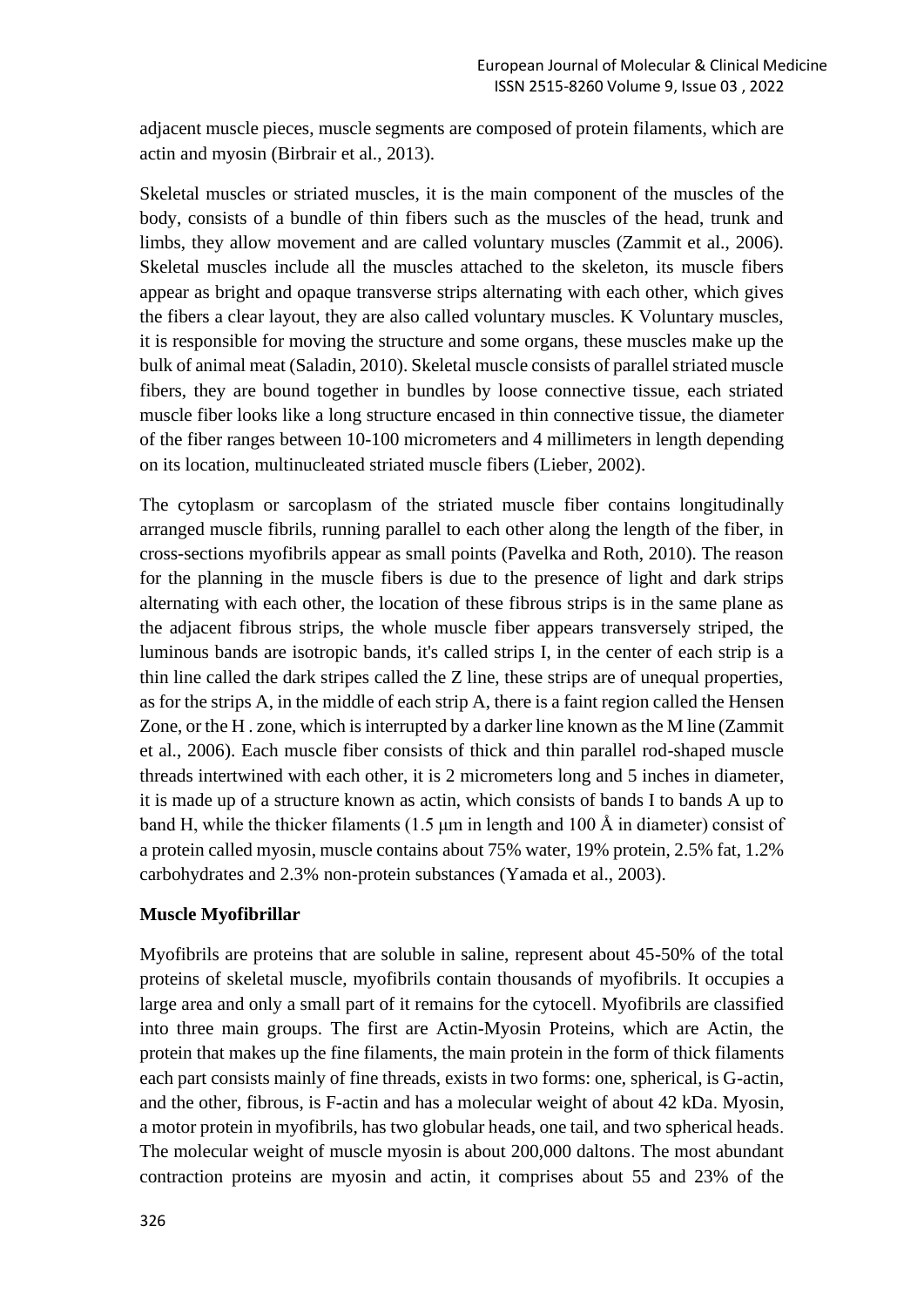myofibrill proteins, supports myofipril as well as is responsible for muscle contraction and relaxation (Michael and Holmes, 2010).

The second group is the regulatory proteins, they are both troponin and tropomyosin, they are regulatory proteins associated with myofibrillar actin filaments, they participate in the regulation of muscle cell contraction. Troponin removes tropomyosin from actin filaments and exposes myosin sites to actin filaments. Therefore, troponin facilitates sarcomere contraction while tropomyosin facilitates muscle relaxation (Solaro and Rarick, 1998).

The third group is structural cellular proteins, including titin is a giant protein that acts as a spring molecule responsible for passive flexibility in muscles (Labeit et al., 1990). Nebulin is a protein associated with thin filaments in the sarcomere of skeletal muscle, it regulates the interactions between actin and myosin by inhibiting ATPase activity in a calcium-sensitive manner such as modulin and protein-C. The so-called auto prothromb in plays an important role in regulating processes such as blood clotting, inflammation, cell death, and maintaining the permeability of blood vessel walls (Nicolaes and Dahlback, 2003; Thomas and Keller, 1995).

## **Sarcomere**

The sarcomere is the main component of muscle, it was contraction in a muscle fiber and its length is about 2-3 microns. The muscle fiber is composed of a series of many sarcomeres connected to each other, it binds within the muscle fibers (Soeno et al., 1999). The sarcomere is composed mainly of myosin filaments and actin filaments, and transverse tubes containing calcium (ca++). Mitochondria produce the energy required for sarcomere activity, surrounding all these elements is a cytoplasmic fluid, or cytoplasm called sarcoplasm. The sarcoplasm is responsible for the inotropic phenomenon after the sarcomere shortens, consequently, muscle contraction occurs (Martonosi, 2000).

The thick and thin filaments of myosin and actin are within each sarcomere, be in the form of a nested arrangement, this results in dark lines (A) and light lines (I). This arrangement gives the shape of a schematic, the region of overlap between actin and myosin is the A band. The region in band A that does not contain thin filaments is the region H, while the region where there are no thick filaments is region I (Toldra, 2002). Whereas the I domains are arrayed by Z . threads, it is divided by M (Chan, 2011).

## **Conclusion**

build muscle fibers, which is the building block of muscle, about 92% of the muscle volume contains a large group of these fibers, these fibers differ in their diameters depending on the type of muscle and the type, sex and age of the animal, each muscle fiber consists of a large group of longitudinal and thin cylindrical fibers surrounded by sarcolemma called myofibrils, these fibrils are immersed in a fluid called sarcoplasm.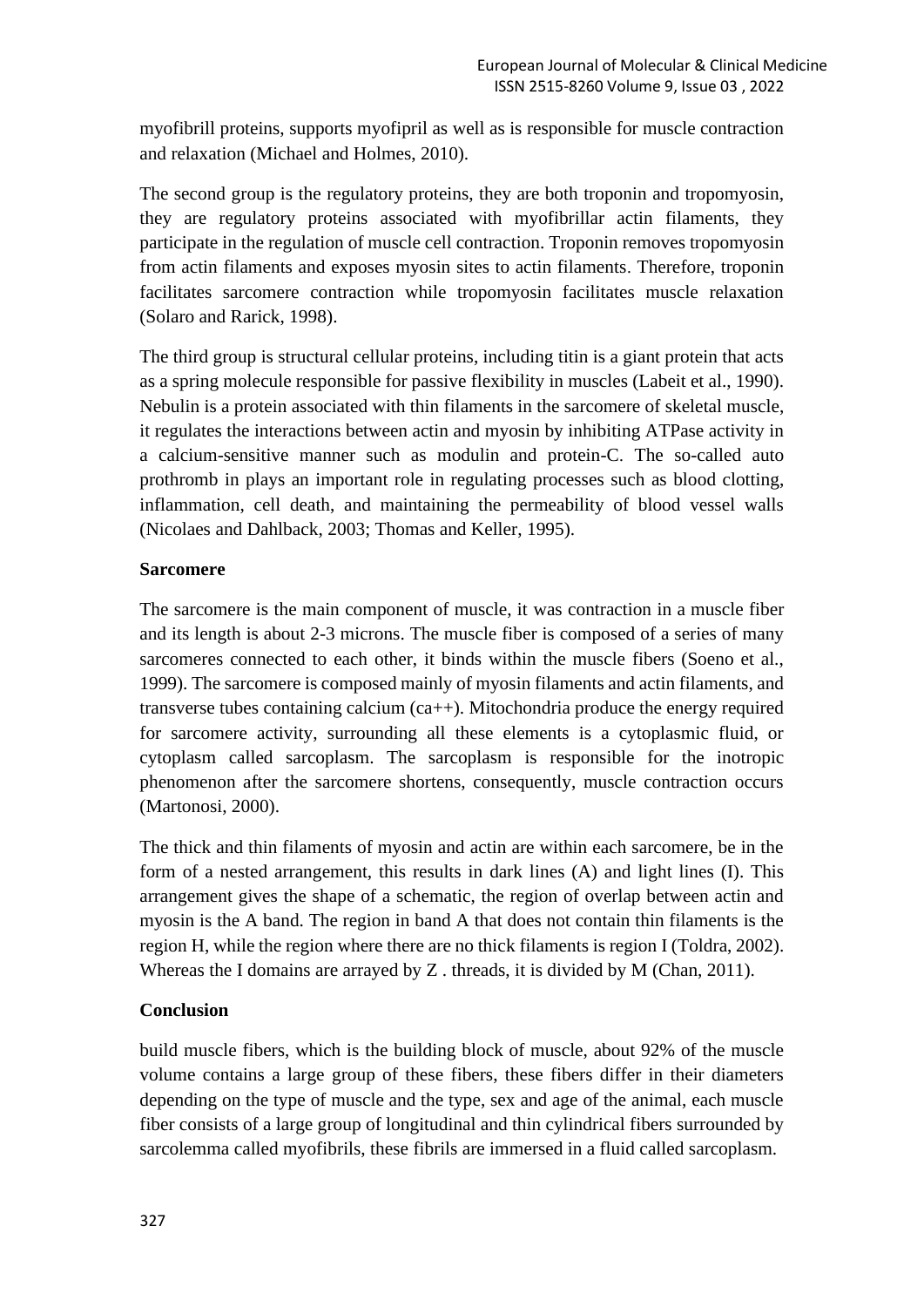#### **References**

- **Bailey**, A. J., and N. D. **Light**. **1989.** Connective Tissue in Meat. and Meat products . Elsevier Appl. Sci., London, UK.
- **Birbrair, A., Z. Tan, W. Zhong-Min, M.M. Laura, E. N. Grigori, M. Akiva and D. Osvaldo. 2013.** Role of Pericytes in Skeletal Muscle Regeneration and Fat Accumulation. Stem Cells and Development. 22 (16): 2298–2314.
- **Chan, J. T. Y. 2011.** Protein Functionality in Turkey Meat. Food Science and Technology. Department of Agricultural, Food and Nutritional Science. University of Alberta.
- **Gerelt, B., Y. Ikeuchi and A. Suzuki. 2000.** Meat tenderization by proteolytic enzymes after osmotic dehydration. Meat Sci., 56:311-318.
- **Jayasooriya, S.D., P.J. Torley, B.R. D'arcy, and B.R. Bhandari, 2007.** Effect of high power ultrasound and ageing on the physical properties of bovine semitendinosus and longissimus muscles. Meat Sci. 75: 628–639.
- **Kondaiah N. 1993.** Products from spent hen. Poultry International; 49(1):46-47.
- **Labeit S., D.P. Barlow, M. Gautel, T. Gibson, J. Holt, C.L. Hsieh, U. Francke, K. Leonard, J. Wardale and A. Whiting. 1990.** A regular pattern of two types of 100-residue motif in the sequence of titin. Nature. 345 (6272): 273–6.
- **Li, [C. T. 2006.](http://www.sciencedirect.com/science/article/pii/S0309174005003128#!)** Myofibrillar protein extracts from spent hen meat to improve whole muscle processed meats. Meat Science. Volume 72, Issue 3, Pages 581-583.
- **Lieber, R.L. 2002.** Skeletal muscle structure, function, and plasticity. Wolters Kluwer Health.
- **Martonosi, A. N. 2000.** Animal electricity, Ca2+ and muscle contraction. A brief history of muscle research. Acta Biochimica Polonica. 47 (3): 493–516.
- **Michael L. and KC. Holmes 2010.** The actin-myosin interface. PNAS. vol. 107. no. 28. 12529–12534.
- **Minh H., A.E.A. Bekhit and A. Carne. 2012.** Characterisation of commercial papain, bromelain, actinidin and zingibain protease preparations and their activities toward meat proteins. **[Food Chemistry](https://app.dimensions.ai/discover/publication?&and_facet_journal=jour.1086261)**, 134(1), 95-105.
- **Naveena, B.M. and S.K. Mendiratta. 2004.** The tenderisation of buffalo using ginger extract. Journal of Muscle Foods 15(4): 235-244.
- **Nicolaes G.A. and B. Dahlback. 2003.** Congenital and acquired activated protein C resistance. Seminars in Vascular Medicine. 3 (1): 33–46.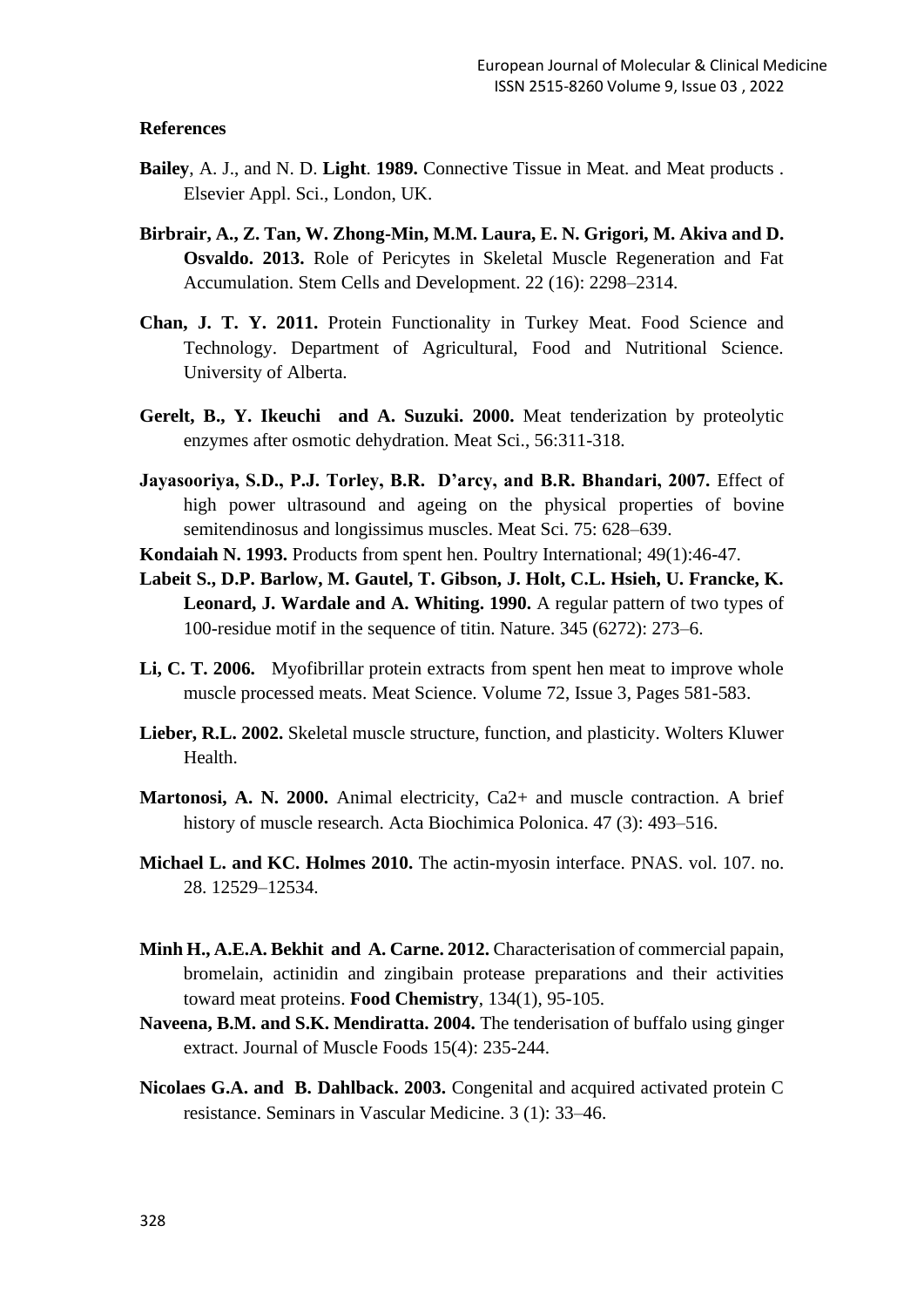- **Pavelka M. and J. Roth. 2010.** Myofibrils and Sarcomere. [Functional Ultrastructure](https://link.springer.com/book/10.1007/978-3-211-99390-3) pp 300-301.
- **Perez-Chabela M.L., I. Guerrero, M.C. Gutirrez-Ruitz and J.M. Betancourt-Rule. 2005.** Effect of calcium chloride marinating and collagen on beef, horse, rabbit and hen meat hardness. Volume 16, Issue 2: Pages 141–154.
- **Richard M. and R.T.W. Huiatt. 1990.** Roles of the Cytoskeletal Desmin, Titin and Nebulin Proteins in Muscle. American Meat Science Association . 36th Reciprocal Meat Conference:116-124.
- **Ristic, M., K. Damme, and P. Freudenreich. 2006.** Carcass value of ducks and geese in dependence of breed and age. Fleis- chwirtschaft 86:107–110.
- **Said, B.A.H. 2004.** The Use of Electrostimulation Technology in Tinnitus, College of Agriculture - University of Baghdad. p. s. 243.
- **Saladin, K.S. 2010.** Anatomy and Physiology (3rd ed.). New York: Watnick. pp. 405– 406.
- **Soeno Y., H. Yajima, Y. Kawamura, S. Kimura, K. Maruyama and T. Obinata. 1999.** Organization of connectin/titin filaments in sarcomeres of differentiating chicken skeletal muscle cells. Mol Cell Biochem. 190(1-2):125-31.
- **[Solaro RJ](https://www.ncbi.nlm.nih.gov/pubmed/?term=Solaro%20RJ%5BAuthor%5D&cauthor=true&cauthor_uid=9734469) and [Rarick HM.](https://www.ncbi.nlm.nih.gov/pubmed/?term=Rarick%20HM%5BAuthor%5D&cauthor=true&cauthor_uid=9734469) 1998.** Troponin and tropomyosin: proteins that switch on and tune in the activity of cardiac myofilaments. [Circ Res.](https://www.ncbi.nlm.nih.gov/pubmed/9734469) 83(5):471-80.
- **Souza, K.M.R., R.B. Araujo, A.L. Santos, C.E.C. Rodrigues, D.E. Faria and M.A. Trindade. 2011.** Adding Value to the Meat of Spent Laying Hens Manufacturing Sausages with a Healthy Appeal. Brazilian Journal of Poultry Science. v.13 (1): 57-63.
- **Tan, S.M.H., L. de Kock, G.A. Dykes, R. Coorey and E.M. Buys. 2018.** Enhancement of poultry meat: Trends, nutritional profile, legislation and challenges. [South African Journal of Animal Science.](http://www.scielo.org.za/scielo.php?script=sci_serial&pid=0375-1589&lng=en&nrm=iso) vol.48 n.2 :117-125.
- **Thomas C.S. and I.I. Keller. 1995.** Structure and function of titin and nebulin. Current Opinion in Cell Biology. Volume 7, Issue 1, Pages 32-38.
- **Toldra, F. 2002.** Description of main muscle characteristics. Pages 7-26 in Dry cured Meat Products. F. Toldrá, ed. Food & Nutrition Press, Inc., USA.
- **Trindade, M. A., P. E. de Felício and C. Jo. C. Castillo. 2004.** Mechanically separated meat of broiler breeder and white layer spent hens. Sci. agric. (Piracicaba, Braz.) vol.61 no.2: pp 217-226.
- **Yamada T., Y. [Kunioka,](https://www.ncbi.nlm.nih.gov/pubmed/?term=Kunioka%20Y%5BAuthor%5D&cauthor=true&cauthor_uid=15098676) J. [Wakayama,](https://www.ncbi.nlm.nih.gov/pubmed/?term=Wakayama%20J%5BAuthor%5D&cauthor=true&cauthor_uid=15098676) M. [Aimi,](https://www.ncbi.nlm.nih.gov/pubmed/?term=Aimi%20M%5BAuthor%5D&cauthor=true&cauthor_uid=15098676) Y.S. Noguchi, N. Akiyama and T. Kayamori. 2003.** Molecular organizations of myofibrils of skeletal muscle studied by atomic force microscopy. Adv Exp Med Biol. 538:285- 294.